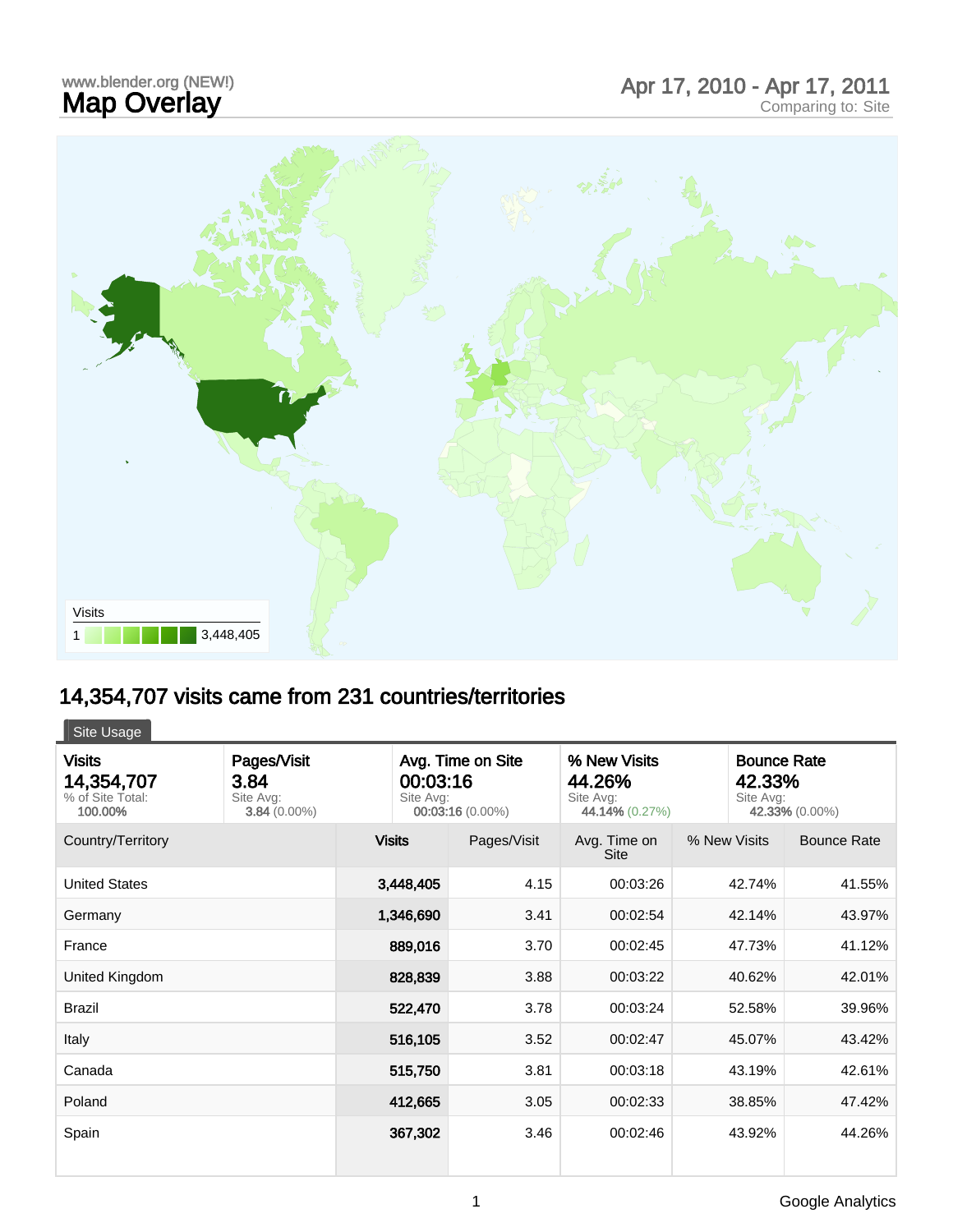| Russia          | 318,205 | 3.30 | 00:02:59 | 41.55% | 45.32% |
|-----------------|---------|------|----------|--------|--------|
| Netherlands     | 312,719 | 4.54 | 00:03:08 | 41.07% | 38.87% |
| Australia       | 311,267 | 3.83 | 00:03:28 | 40.33% | 42.78% |
| Japan           | 306,174 | 4.66 | 00:03:11 | 48.06% | 41.65% |
| Mexico          | 214,789 | 4.00 | 00:03:38 | 47.17% | 44.14% |
| Sweden          | 209,510 | 3.54 | 00:03:01 | 33.47% | 43.92% |
| India           | 181,812 | 3.98 | 00:04:14 | 58.65% | 37.62% |
| Belgium         | 167,594 | 3.80 | 00:03:02 | 41.42% | 41.07% |
| Switzerland     | 164,458 | 3.62 | 00:03:37 | 37.60% | 45.58% |
| Finland         | 158,692 | 3.27 | 00:03:04 | 36.56% | 45.25% |
| Czech Republic  | 146,893 | 3.42 | 00:02:57 | 34.93% | 43.69% |
| Austria         | 134,155 | 3.55 | 00:03:35 | 41.32% | 41.21% |
| Indonesia       | 128,598 | 3.68 | 00:04:54 | 64.19% | 34.97% |
| Portugal        | 117,065 | 4.23 | 00:03:14 | 46.71% | 39.50% |
| Hungary         | 114,498 | 3.91 | 00:03:13 | 41.99% | 46.99% |
| China           | 107,789 | 4.14 | 00:03:41 | 50.61% | 44.53% |
| Argentina       | 105,702 | 3.59 | 00:03:23 | 50.47% | 42.25% |
| Colombia        | 103,738 | 4.36 | 00:03:49 | 51.91% | 40.89% |
| Norway          | 99,132  | 3.16 | 00:03:07 | 31.77% | 49.91% |
| Denmark         | 93,907  | 3.86 | 00:03:00 | 38.00% | 41.71% |
| Philippines     | 91,967  | 3.77 | 00:04:40 | 56.74% | 37.29% |
| Ukraine         | 91,460  | 3.15 | 00:02:43 | 42.83% | 46.39% |
| Romania         | 85,751  | 3.69 | 00:03:01 | 46.89% | 39.44% |
| Turkey          | 82,688  | 4.13 | 00:03:01 | 56.92% | 41.43% |
| New Zealand     | 81,806  | 3.57 | 00:03:21 | 37.09% | 45.11% |
| South Africa    | 74,434  | 4.10 | 00:04:20 | 39.59% | 41.90% |
| Thailand        | 71,109  | 5.39 | 00:04:00 | 54.72% | 39.59% |
| Greece          | 67,203  | 3.52 | 00:03:13 | 48.68% | 41.85% |
| Slovakia        | 64,304  | 3.23 | 00:02:55 | 36.83% | 45.70% |
| South Korea     | 60,031  | 4.29 | 00:03:01 | 47.82% | 47.42% |
| Chile           | 59,793  | 3.34 | 00:03:05 | 47.59% | 43.35% |
| Malaysia        | 57,216  | 3.84 | 00:04:01 | 52.55% | 40.71% |
| Taiwan          | 49,536  | 4.17 | 00:03:10 | 50.15% | 45.18% |
| <b>Bulgaria</b> | 48,375  | 3.53 | 00:04:54 | 36.60% | 45.80% |
| Israel          | 47,307  | 4.73 | 00:03:20 | 48.84% | 38.40% |
| Ireland         | 46,665  | 3.71 | 00:03:13 | 45.58% | 42.99% |